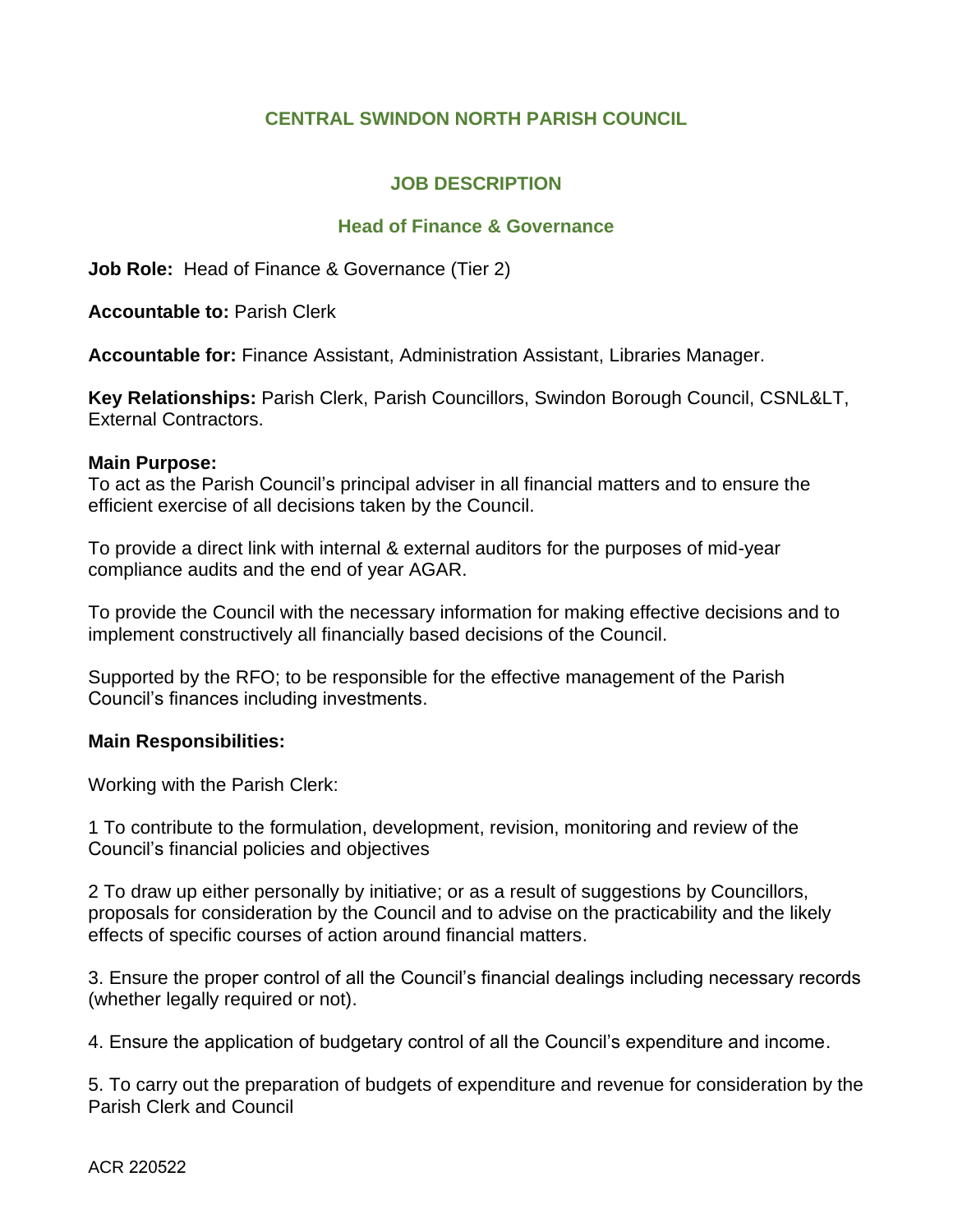6. Ensure the investment and security of the Council's finances to the best reasonable advantage

7. Ensure the proper care and security of all cash and the moneys of the Council in collection and banking.

8. Ensure submission of all necessary records and documents to the Council's appointed Auditor and secure the Auditors final approval.

9. To be responsible for the regular and accurate entry of accounts into the SAGE/RBS system including input, reconciliation and the production of reports.

10. To provide regular budget information and updates to the Parish Clerk.

11. To supervise the payroll process for all members of staff including pensions, NI, produce reports and record and store information accurately and confidentially

12. To ensure the timely preparation and delivery of all financial reports for the Parish Clerk, Chair of Council and Chairs of Finance & Staffing to fit in with the agreed Council schedule of meetings

13. Execute promptly all decisions and resolutions recorded in formal Council or its designated committee(s).

14. To receive and deal with all relevant correspondence as agreed with the Parish Clerk.

15. To support the corporate project team with planning & innovation of medium to large scale projects.

16. To Clerk the Finance & General Purposes monthly meetings.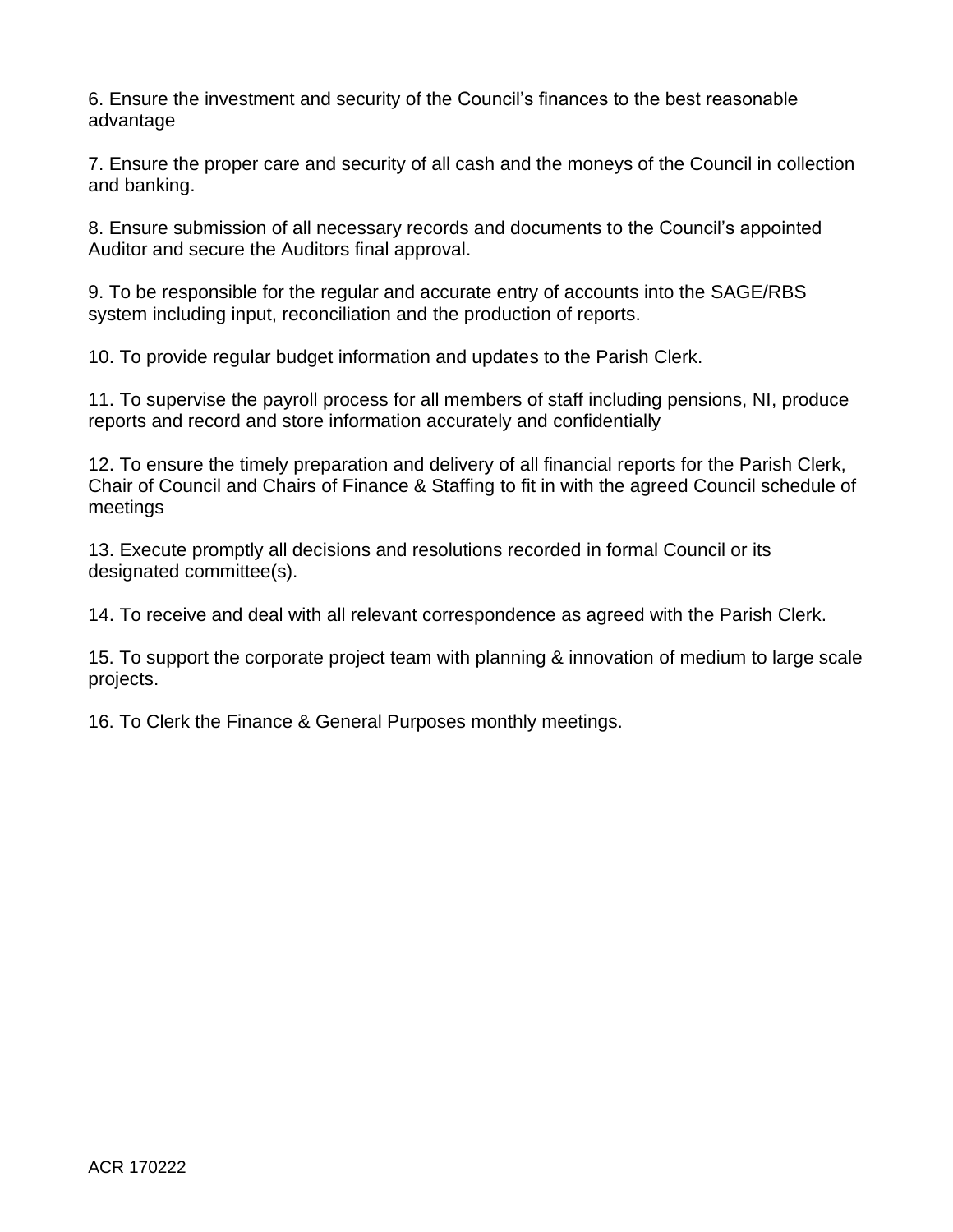# **Person Specification Head of Finance & Governance**

## **Qualifications – Essential**: ACCA Minimum **Desirable:** ACA and/or a Relevant Degree.

| <b>Essential</b>                                                                                                                                                                            | <b>Desirable</b>                                                                                                                      |
|---------------------------------------------------------------------------------------------------------------------------------------------------------------------------------------------|---------------------------------------------------------------------------------------------------------------------------------------|
| ACCA Qualified or equivalent.                                                                                                                                                               | ACA or relevant Degree.                                                                                                               |
| Experience in multi-budget preparation and<br>control and preparation / monitoring of<br>budgets.                                                                                           | Experience in multi-budget preparation and control<br>and preparation / monitoring of budgets specific to<br><b>Local Government.</b> |
| The ability to guide the Council through a<br>comprehensive assessment of its financial<br>risks and to monitor such risks.                                                                 | Experience in the financial delivery of large Capital<br>projects.                                                                    |
| High level of numerical competency for<br>carrying out valuations, reviewing lease<br>rentals, schedules of works etc and present<br>these to Council.                                      | Possess a working knowledge of local government<br>law, procedures, functions and structures.                                         |
| Ability to prepare reports & information<br>clearly and concisely.                                                                                                                          | Be experienced in the application of best value<br>principles and actions; experience in Local<br>Government tendering & procurement. |
| Knowledge and experience of financial IT<br>systems and use these to provide effective<br>and efficient administrative and financial<br>advice to Council.                                  |                                                                                                                                       |
| Experience of SAGE/RBS accounting<br>software.                                                                                                                                              |                                                                                                                                       |
| Ability to be able to understand, interpret<br>and communicate technical issues; share<br>these interpretations with a wide range of<br>stakeholders as outlined in the Job<br>Description. |                                                                                                                                       |
| Plan and work efficiently under pressure,<br>along with the ability to manage<br>simultaneous projects and to co-ordinate a<br>safe and efficient working environment.                      | Have experience dealing confidently and<br>sympathetically with Councillors, members of the<br>public, other staff.                   |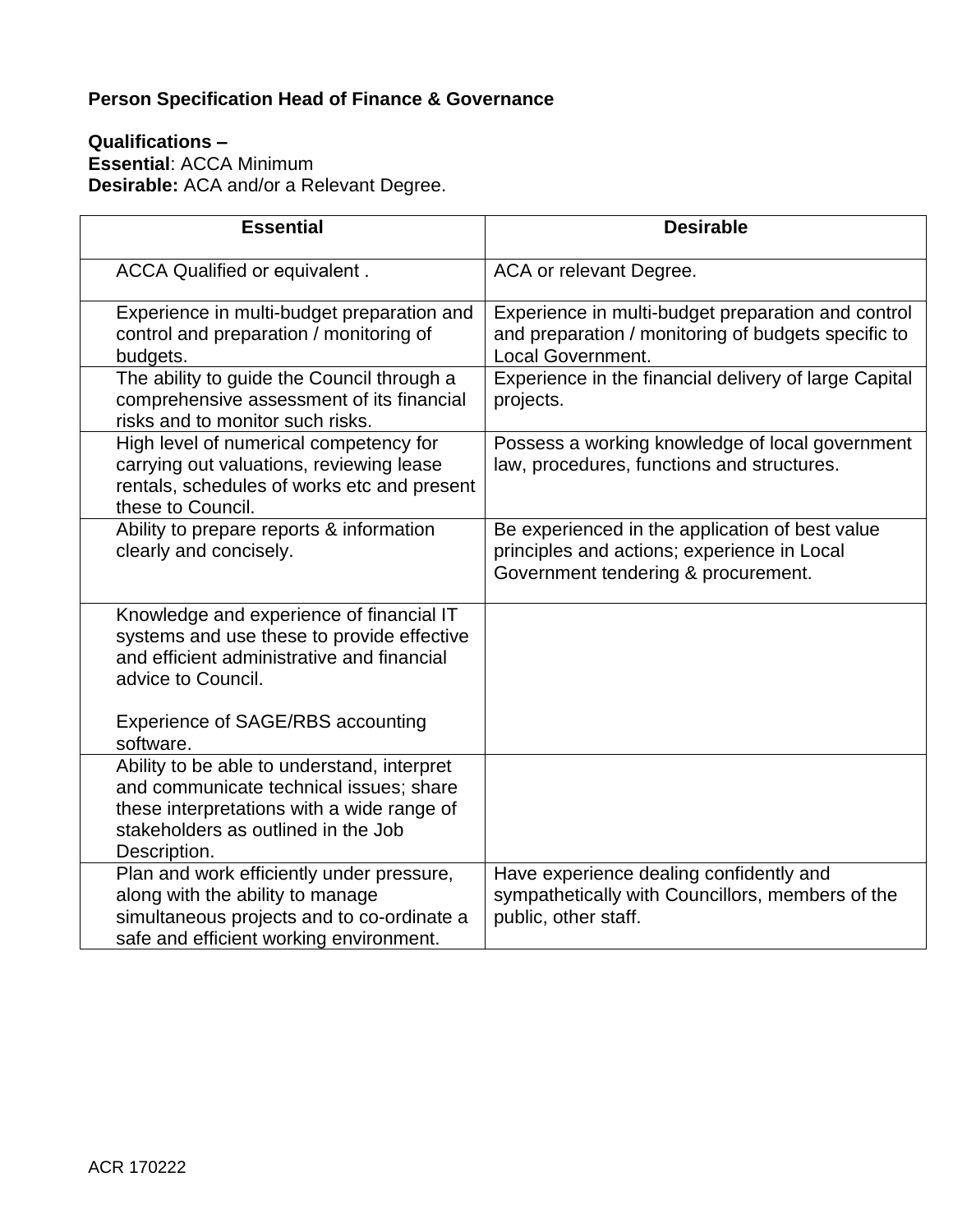## **Location**

Office based with opportunity for remote working when required.

The main place of work will be the Pinetrees Community Centre, The Circle, SWINDON SN2 1QR as well as across the Parish area. You will be required from time to time to travel around Swindon and across the UK.

A vehicle and/or GPC is provided for any approved travel/expenses.

#### **Working hours**

Full Time. The hours are 37 per week.

The hours of work are those necessary to fulfil the requirements of the position. This may involve working unsocial hours during weekday evenings.

#### **Contract Term**

Permanent.

#### **Remuneration package:**

**Salary:** LC2 SCP33-SCP(37) £37,568-£41,591 per annum.

**Standby Payments:** £63.31 per 24 Hours

**Holidays:** 36 days inclusive of 8 Bank Holidays. Increasing to 41 days inclusive of 8 Bank Holidays after 5 years continuous local government service.

**Pension:** Eligible to join the Wiltshire Pension Scheme immediately.

**Notice period:** Three months.

**Vehicle:** Access to Salary Sacrifice Scheme.

**Safeguarding:** This position is subject to an Enhanced DBS check.

**Informal Information:** If you would like an informal discussion about the role please contact Andy Reeves, Clerk on 07737 370199 during office hours.

**Applications:** Completed application forms should be sent to [clerk@centralswindonnorth](mailto:clerk@centralswindonnorth-pc.gov.uk)[pc.gov.uk](mailto:clerk@centralswindonnorth-pc.gov.uk) by the specified deadline date.

**Deadline for applications:** 20th May 2022

## **Interviews are scheduled to take place on 30th May 2022**